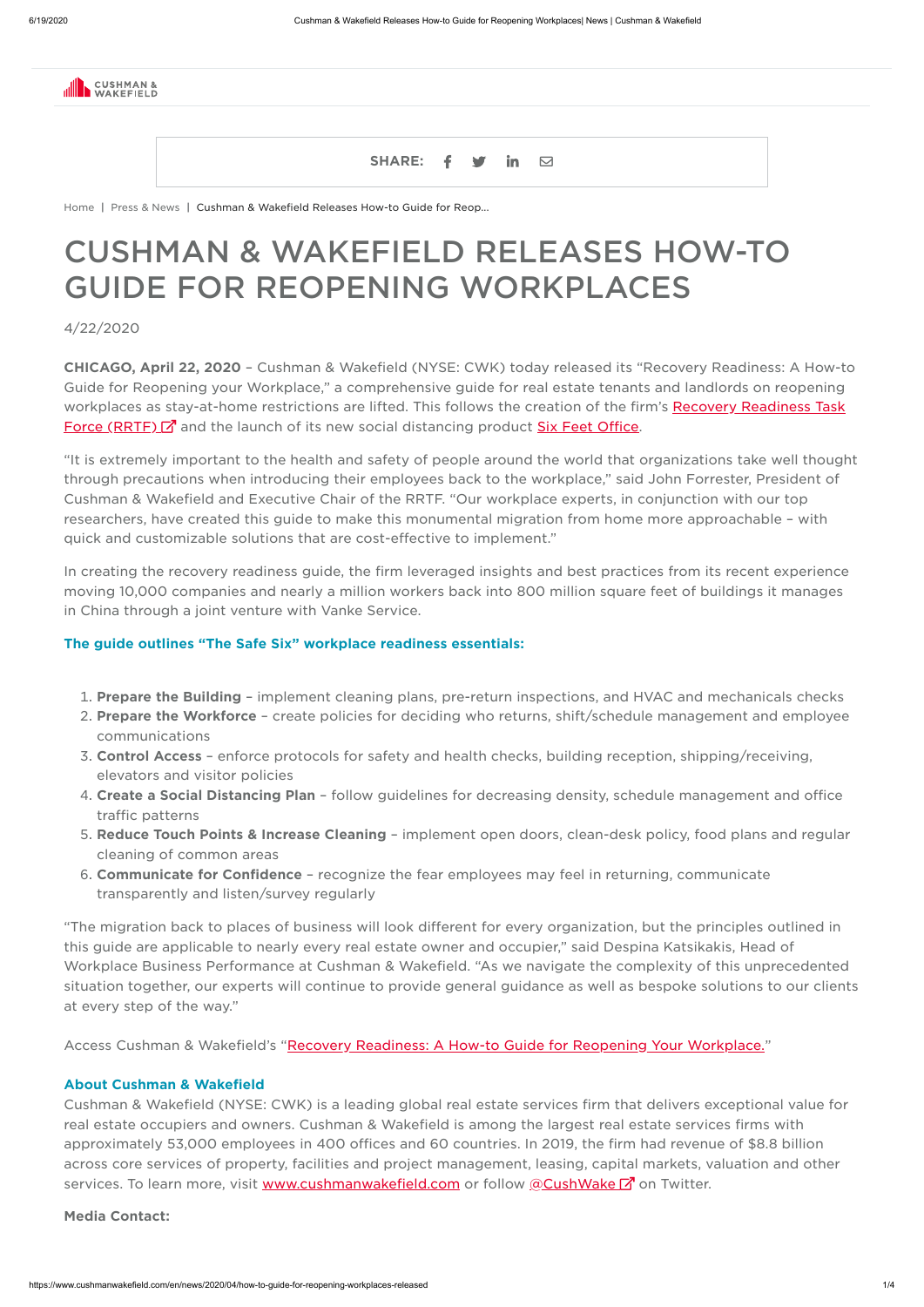https://www.cushmanwakefield.com/en/news/2020/04/how-to-guide-for-reopening-workplaces-released 2/4

Michael Boonshoft PR & Communications Lead +1 212 841 7505 [michael.boonshoft@cushwake.com](mailto:michael.boonshoft@cushwake.com)

# RELATED INSIGHTS



ARTICLE • RESIDENTIAL

Looking Beyond COVID-19: The Shanghai [Residential](https://www.cushmanwakefield.com/en/insights/covid-19/lessons-from-china/looking-beyond-covid-19-the-shanghai-residential-market) Market

While certain measures will not jolt Shanghai's residential market into significant price increases, they will be effective in stabilising the market by encouraging rational price growth for the foreseeable future.

Shaun [Brodie](https://www.cushmanwakefield.com/en/singapore/people/shaun-brodie) • 6/18/2020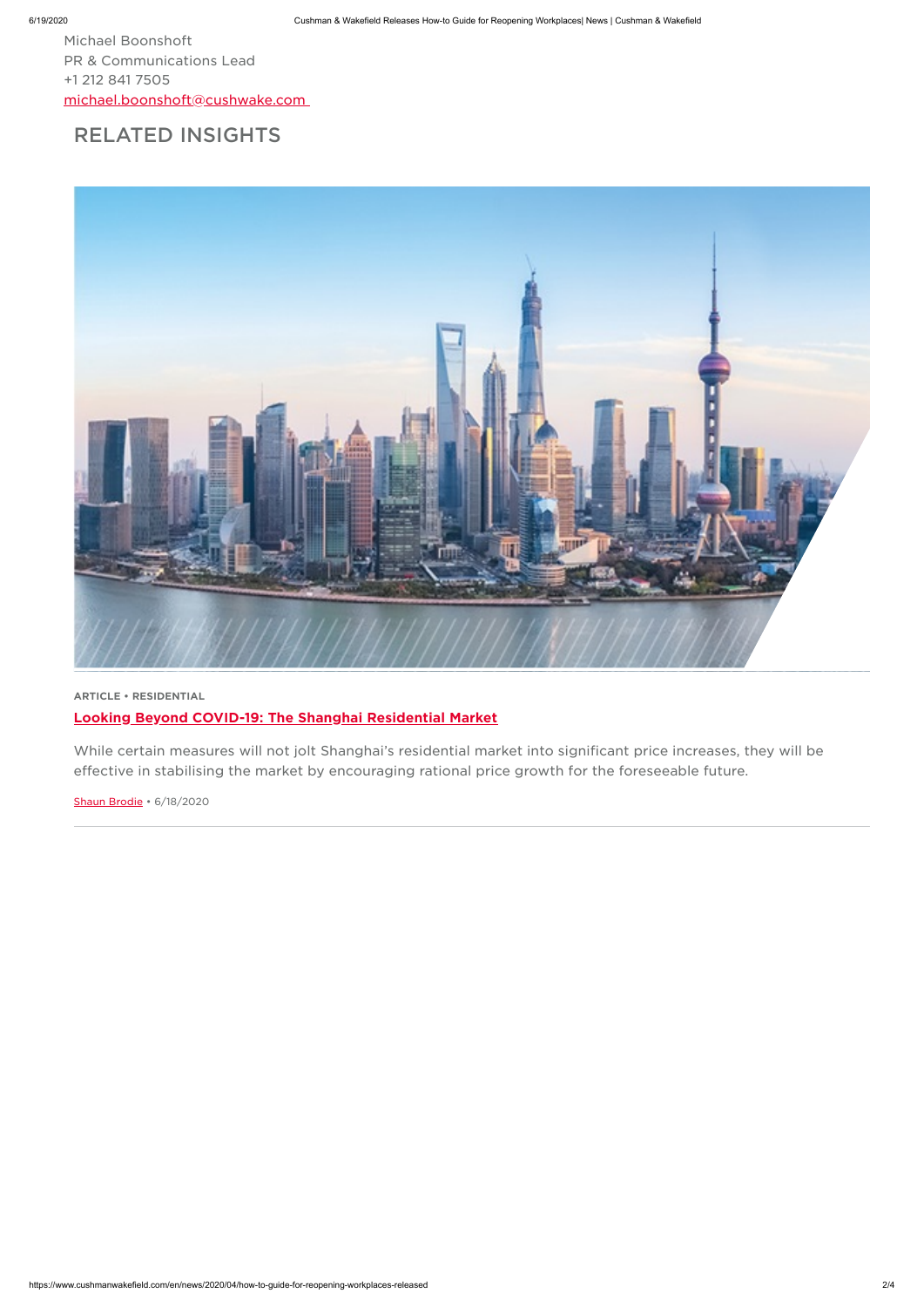

https://www.cushmanwakefield.com/en/news/2020/04/how-to-guide-for-reopening-workplaces-released 3/4

## RESEARCH • OFFICE Recovery [Guidelines](https://www.cushmanwakefield.com/en/insights/covid-19/lessons-from-china/recovery-guidelines-for-buildings-china-practice) for Buildings

With lessons learned across 100 million square meters under management, the Vanke Service | Cushman & Wakefield joint venture has collaborated with Lujiazui Financial City and RICS to produce an extensive set of guidelines to help landlords and tenants in China and around the world get back to the workplace.

#### [Edward](https://www.cushmanwakefield.com/en/singapore/people/edward-law) Law • 6/17/2020



RESEARCH • ECONOMY

#### [Accelerator](https://www.cushmanwakefield.com/en/insights/the-chief-economist/accelerator-of-macro-trends) of Macro Trends